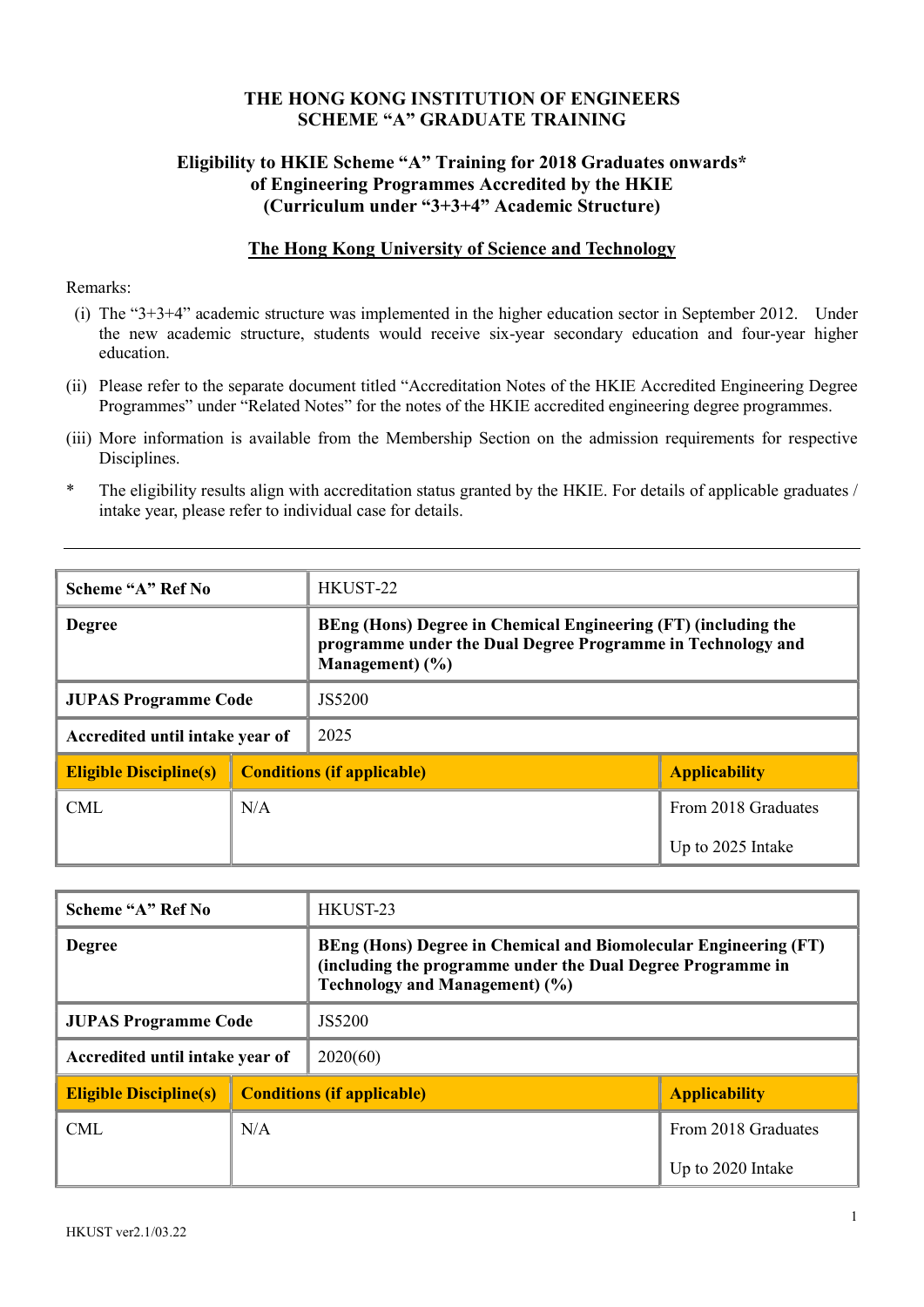| Scheme "A" Ref No               |                   | HKUST-24                                                                                                                                                                                                                                                                                                                                                                                                                                        |                                          |
|---------------------------------|-------------------|-------------------------------------------------------------------------------------------------------------------------------------------------------------------------------------------------------------------------------------------------------------------------------------------------------------------------------------------------------------------------------------------------------------------------------------------------|------------------------------------------|
| <b>Degree</b>                   |                   | BEng (Hons) Degree in Chemical and Environmental Engineering (FT)<br>(%)                                                                                                                                                                                                                                                                                                                                                                        |                                          |
| <b>JUPAS Programme Code</b>     |                   | JS5200                                                                                                                                                                                                                                                                                                                                                                                                                                          |                                          |
| Accredited until intake year of |                   | 2025                                                                                                                                                                                                                                                                                                                                                                                                                                            |                                          |
| <b>Eligible Discipline(s)</b>   |                   | <b>Conditions (if applicable)</b>                                                                                                                                                                                                                                                                                                                                                                                                               | <b>Applicability</b>                     |
| <b>CML</b>                      | N/A               |                                                                                                                                                                                                                                                                                                                                                                                                                                                 | From 2018 Graduates                      |
|                                 |                   |                                                                                                                                                                                                                                                                                                                                                                                                                                                 | Up to 2025 Intake                        |
| <b>ENV</b>                      |                   | This programme is eligible for Scheme "A" in<br>Environmental (ENV) Discipline on condition that<br>graduates must have completed one of the following<br>courses as an elective:<br>(i) "CENG 4140 - Energy Resources, Conversions and<br>Technologies",<br>(ii) "CIVL 4470 - Air Quality Control and<br>Management",<br>(iii) "ENVR 3110 - Sustainable Development", or<br>(iv) "ENVR 3220 - Energy Resources and Usage"                      | From 2018 Graduates<br>Up to 2020 Intake |
|                                 | elective courses: | This programme is eligible for Scheme "A" in<br>Environmental (ENV) Discipline on condition that the<br>graduates must have completed one of the following<br>(i) "ENVR 3110 - Sustainable Development"<br>(ii) "CIVL 4450 - Carbon Footprint Analysis and<br>Reduction"<br>(iii) "CENG 4140 - Energy Resources, Conversions and<br>Technologies"<br>(iv) "ENEG 4320 - Energy Storage Technology"<br>(v) "ENVR 3220 - Energy Sources and Usage" | From 2021 Intake<br>Up to 2025 Intake    |

| Scheme "A" Ref No               |                                   | HKUST-25                                                                                                                                         |                      |
|---------------------------------|-----------------------------------|--------------------------------------------------------------------------------------------------------------------------------------------------|----------------------|
| <b>Degree</b>                   |                                   | BEng (Hons) Degree in Civil Engineering (FT) (including the<br>programme under the Dual Degree Programme in Technology and<br>Management $)$ (%) |                      |
| <b>JUPAS Programme Code</b>     |                                   | JS5200                                                                                                                                           |                      |
| Accredited until intake year of |                                   | 2025(61)                                                                                                                                         |                      |
| <b>Eligible Discipline(s)</b>   | <b>Conditions (if applicable)</b> |                                                                                                                                                  | <b>Applicability</b> |
| <b>CVL</b>                      | N/A                               |                                                                                                                                                  | From 2018 Graduates  |
|                                 |                                   |                                                                                                                                                  | Up to 2025 Intake    |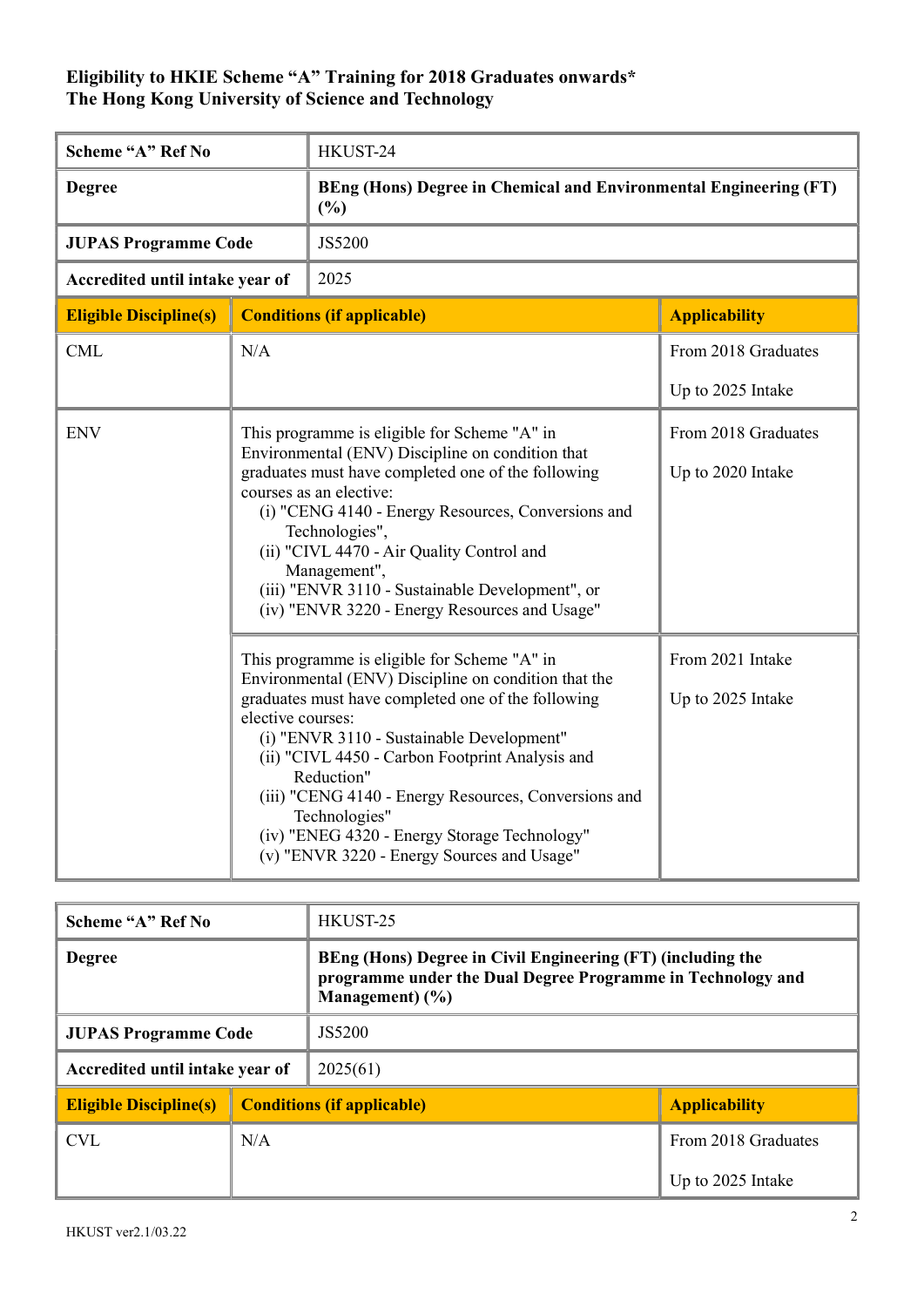| Scheme "A" Ref No               |                                                                                                                                                                                                                                                                                                                                                                                                                                                                                | HKUST-25                                                                                                                                      |                                          |
|---------------------------------|--------------------------------------------------------------------------------------------------------------------------------------------------------------------------------------------------------------------------------------------------------------------------------------------------------------------------------------------------------------------------------------------------------------------------------------------------------------------------------|-----------------------------------------------------------------------------------------------------------------------------------------------|------------------------------------------|
| <b>Degree</b>                   |                                                                                                                                                                                                                                                                                                                                                                                                                                                                                | BEng (Hons) Degree in Civil Engineering (FT) (including the<br>programme under the Dual Degree Programme in Technology and<br>Management) (%) |                                          |
| <b>JUPAS Programme Code</b>     |                                                                                                                                                                                                                                                                                                                                                                                                                                                                                | JS5200                                                                                                                                        |                                          |
| Accredited until intake year of |                                                                                                                                                                                                                                                                                                                                                                                                                                                                                | 2025(61)                                                                                                                                      |                                          |
| <b>Eligible Discipline(s)</b>   |                                                                                                                                                                                                                                                                                                                                                                                                                                                                                | <b>Conditions (if applicable)</b>                                                                                                             | <b>Applicability</b>                     |
| <b>GEL</b>                      | N/A                                                                                                                                                                                                                                                                                                                                                                                                                                                                            |                                                                                                                                               | From 2018 Graduates<br>Up to 2025 Intake |
| <b>LTE</b>                      | This programme is eligible for Scheme "A" in Logistics $\&$<br>Transportation (LTE) Discipline on condition that the<br>graduates must have completed:<br>1) "CIVL 3610 - Traffic and Transportation<br>Engineering", and<br>2) One of the following courses:<br>(i) "CIVL 4100I Introduction to Data Analytics for<br>Smart Transportation Systems"<br>(ii) "CIVL 4100L - Public Transport Planning and<br>Operation"<br>(iii) "CIVL 4620 - Transportation System Operations" |                                                                                                                                               | From 2021 Intake<br>Up to 2025 Intake    |
| <b>STL</b>                      | N/A                                                                                                                                                                                                                                                                                                                                                                                                                                                                            |                                                                                                                                               | From 2018 Graduates<br>Up to 2025 Intake |

| Scheme "A" Ref No               |     | HKUST-26                                                                                                                                                        |                      |
|---------------------------------|-----|-----------------------------------------------------------------------------------------------------------------------------------------------------------------|----------------------|
| <b>Degree</b>                   |     | BEng (Hons) Degree in Civil and Environmental Engineering (FT)<br>(including the programme under the Dual Degree Programme in<br>Technology and Management) (%) |                      |
| <b>JUPAS Programme Code</b>     |     | JS5200                                                                                                                                                          |                      |
| Accredited until intake year of |     | 2025                                                                                                                                                            |                      |
| <b>Eligible Discipline(s)</b>   |     | <b>Conditions (if applicable)</b>                                                                                                                               | <b>Applicability</b> |
| <b>CVL</b>                      | N/A |                                                                                                                                                                 | From 2018 Graduates  |
|                                 |     |                                                                                                                                                                 | Up to 2025 Intake    |
| N/A<br><b>ENV</b>               |     |                                                                                                                                                                 | From 2018 Graduates  |
|                                 |     |                                                                                                                                                                 | Up to 2025 Intake    |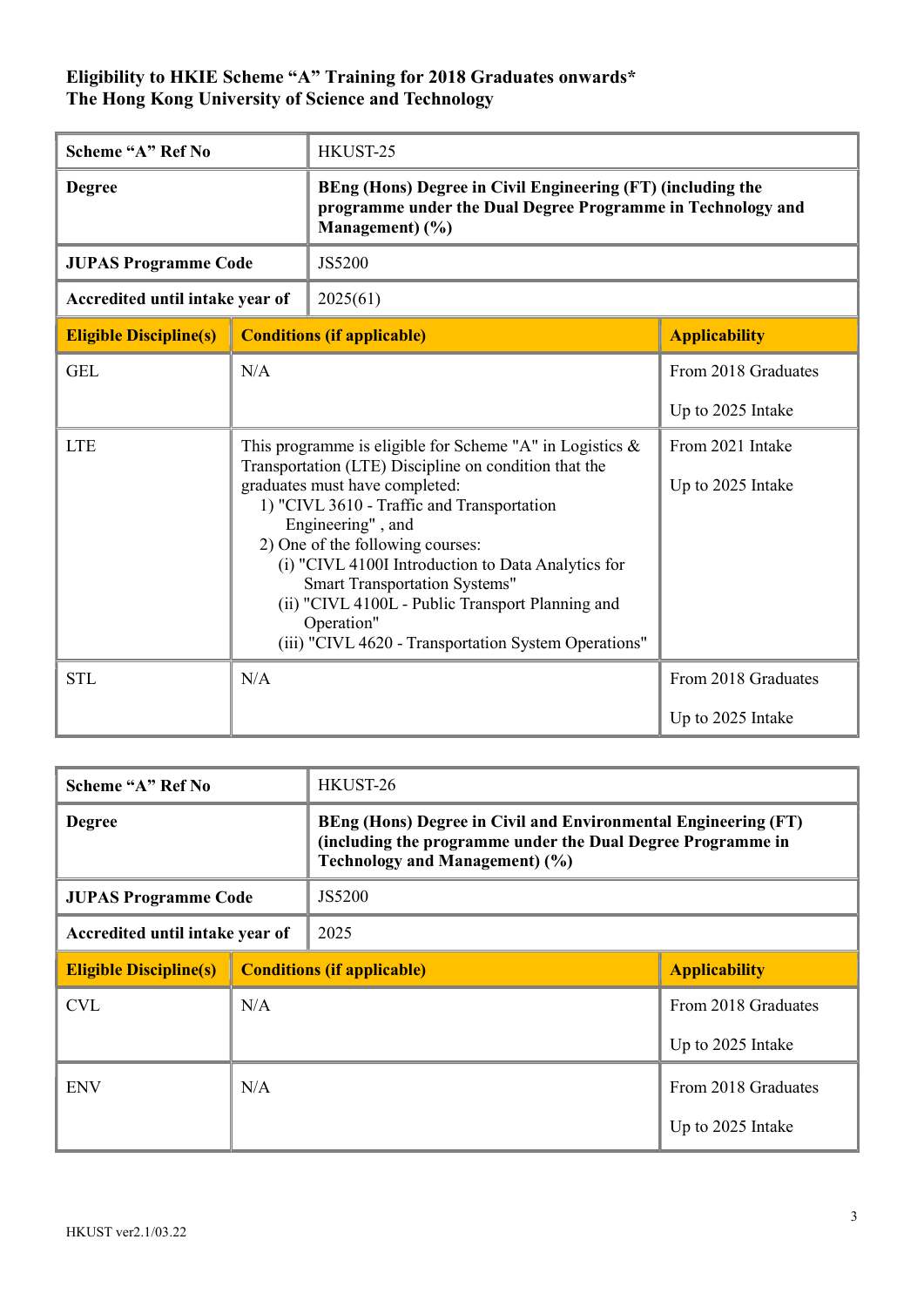| Scheme "A" Ref No               |     | HKUST-26                                                                                                                                                                                                                                                                                                                                                                                                                                                                                                                     |                                       |
|---------------------------------|-----|------------------------------------------------------------------------------------------------------------------------------------------------------------------------------------------------------------------------------------------------------------------------------------------------------------------------------------------------------------------------------------------------------------------------------------------------------------------------------------------------------------------------------|---------------------------------------|
| <b>Degree</b>                   |     | BEng (Hons) Degree in Civil and Environmental Engineering (FT)<br>(including the programme under the Dual Degree Programme in<br><b>Technology and Management) (%)</b>                                                                                                                                                                                                                                                                                                                                                       |                                       |
| <b>JUPAS Programme Code</b>     |     | JS5200                                                                                                                                                                                                                                                                                                                                                                                                                                                                                                                       |                                       |
| Accredited until intake year of |     | 2025                                                                                                                                                                                                                                                                                                                                                                                                                                                                                                                         |                                       |
| <b>Eligible Discipline(s)</b>   |     | <b>Conditions (if applicable)</b>                                                                                                                                                                                                                                                                                                                                                                                                                                                                                            | <b>Applicability</b>                  |
| <b>GEL</b>                      | N/A |                                                                                                                                                                                                                                                                                                                                                                                                                                                                                                                              | From 2018 Graduates                   |
|                                 |     |                                                                                                                                                                                                                                                                                                                                                                                                                                                                                                                              | Up to 2025 Intake                     |
| <b>LTE</b>                      |     | This programme is eligible for Scheme "A" in Logistics &                                                                                                                                                                                                                                                                                                                                                                                                                                                                     | From 2021 Intake                      |
| courses:                        |     | Transportation (LTE) Discipline on condition that the<br>graduates must have completed two of the following<br>(i) "CIVL 3610 - Traffic and Transportation<br>Engineering"<br>(ii) "CIVL 4100I Introduction to Data Analytics for<br><b>Smart Transportation Systems"</b><br>(iii) "CIVL 4100L - Public Transport Planning and<br>Operation"<br>(iv) "CIVL 4620 - Transportation System Operations"                                                                                                                          | Up to 2025 Intake                     |
| <b>STL</b>                      | N/A |                                                                                                                                                                                                                                                                                                                                                                                                                                                                                                                              | From 2018 Graduates                   |
|                                 |     |                                                                                                                                                                                                                                                                                                                                                                                                                                                                                                                              | Up to 2020 Intake                     |
|                                 |     | This programme is eligible for Scheme "A" in Structural<br>(STL) Discipline on condition that the graduates must have<br>completed at least one of the following courses:<br>(i) "CIVL 4370 - Computer Methods of Structural<br>Analysis",<br>(ii) "CIVL 4330 Introduction to Structural Dynamics",<br>(iii) "CIVL 4380 Introduction to Wind Effects on<br>Buildings and Structures",<br>(iv) "CIVL 3210 Introduction to Construction<br>Management", or<br>(v) "CIVL 4270 Construction Law and Contract<br>Administration". | From 2021 Intake<br>Up to 2025 Intake |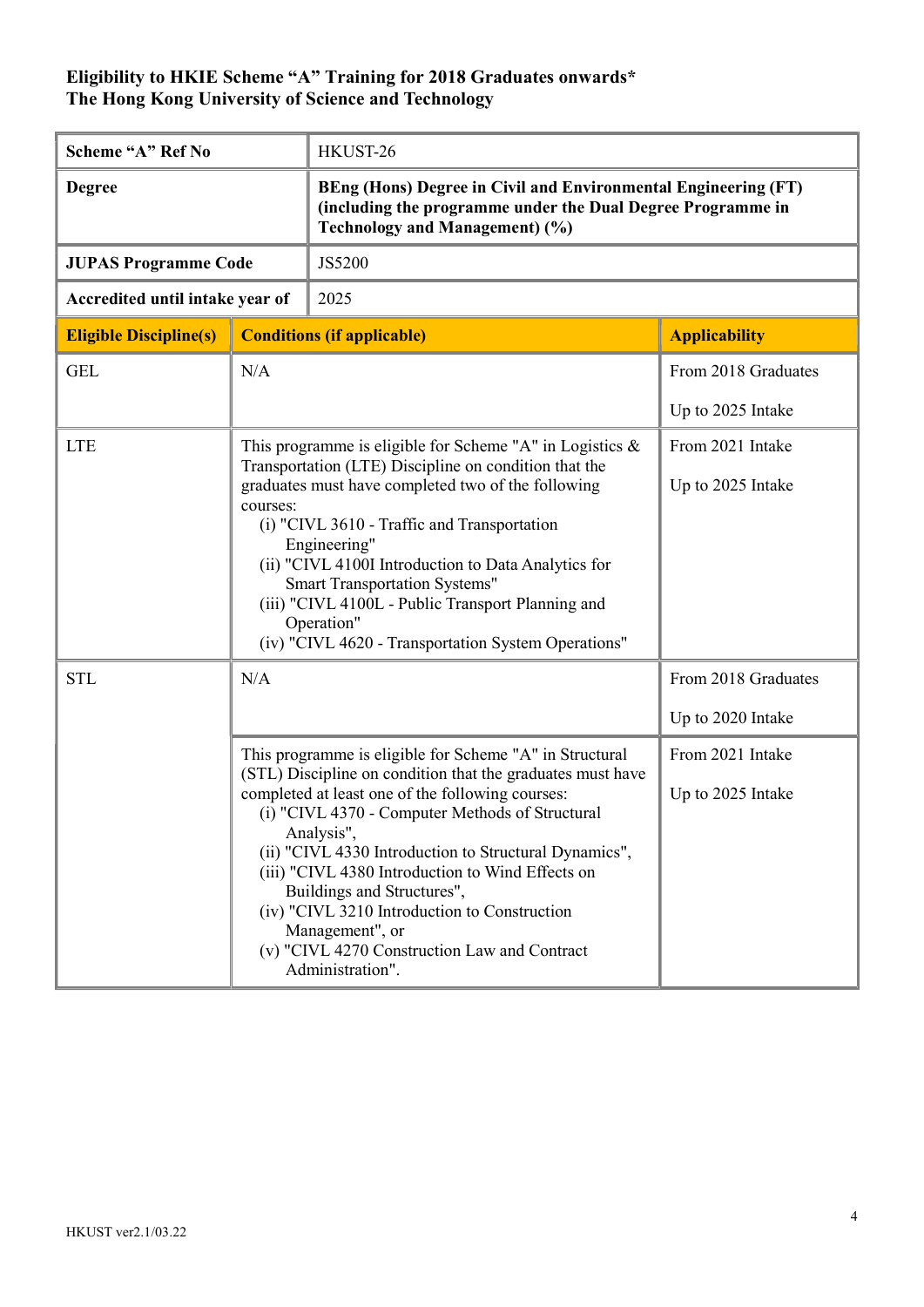| Scheme "A" Ref No               |     | HKUST-27                                                                                                                                                                                                                                                                                                                                                                                                                                                                                                                                                                                                                                                                                                                                                                                                                                                                                                                       |                                                                                   |
|---------------------------------|-----|--------------------------------------------------------------------------------------------------------------------------------------------------------------------------------------------------------------------------------------------------------------------------------------------------------------------------------------------------------------------------------------------------------------------------------------------------------------------------------------------------------------------------------------------------------------------------------------------------------------------------------------------------------------------------------------------------------------------------------------------------------------------------------------------------------------------------------------------------------------------------------------------------------------------------------|-----------------------------------------------------------------------------------|
| <b>Degree</b>                   |     | BEng (Hons) Degree in Computer Engineering (FT) (including the<br>programme under the Dual Degree Programme in Technology and<br>Management) (%)                                                                                                                                                                                                                                                                                                                                                                                                                                                                                                                                                                                                                                                                                                                                                                               |                                                                                   |
| <b>JUPAS Programme Code</b>     |     | JS5200                                                                                                                                                                                                                                                                                                                                                                                                                                                                                                                                                                                                                                                                                                                                                                                                                                                                                                                         |                                                                                   |
| Accredited until intake year of |     | 2025                                                                                                                                                                                                                                                                                                                                                                                                                                                                                                                                                                                                                                                                                                                                                                                                                                                                                                                           |                                                                                   |
| <b>Eligible Discipline(s)</b>   |     | <b>Conditions (if applicable)</b>                                                                                                                                                                                                                                                                                                                                                                                                                                                                                                                                                                                                                                                                                                                                                                                                                                                                                              | <b>Applicability</b>                                                              |
| <b>ACE</b><br>Life",<br>Life",  |     | This programme is eligible for Scheme "A" in Aircraft<br>(ACE) Discipline on condition that graduates must have<br>completed one of the following courses:<br>(i) "MECH 1901 - Automotive Engineering",<br>(ii) "MECH 1906 - Mechanical Engineering for Modern<br>(iii) "ELEC 2200 - Digital Circuits and Systems",<br>(iv) "ELEC 3200 - System Modeling, Analysis and<br>Control",<br>(v) "ELEC 3600 - Electromagnetics: From Wireless to<br>Photonic Applications",<br>(vi) "ELEC 4510 - Semiconductor Materials and<br>Devices".<br>This programme is eligible for Scheme "A" in Aircraft<br>(ACE) Discipline on condition that graduates must have<br>completed one of the following courses:<br>(i) "MECH 1901 - Automotive Engineering",<br>(ii) "MECH 1906 - Mechanical Engineering for Modern<br>(iii) "ELEC 3200 - System Modeling, Analysis and<br>Control",<br>(iv) "ELEC 3600 - Electromagnetics: From Wireless to | From 2018 Graduates<br>Up to 2020 Intake<br>From 2021 Intake<br>Up to 2025 Intake |
| CAI<br>N/A                      |     | Photonic Applications",<br>(v) "ELEC 4510 - Semiconductor Materials and<br>Devices"                                                                                                                                                                                                                                                                                                                                                                                                                                                                                                                                                                                                                                                                                                                                                                                                                                            | From 2018 Graduates                                                               |
|                                 |     |                                                                                                                                                                                                                                                                                                                                                                                                                                                                                                                                                                                                                                                                                                                                                                                                                                                                                                                                | Up to 2025 Intake                                                                 |
| <b>ENS</b>                      | N/A |                                                                                                                                                                                                                                                                                                                                                                                                                                                                                                                                                                                                                                                                                                                                                                                                                                                                                                                                | From 2018 Graduates                                                               |
|                                 |     |                                                                                                                                                                                                                                                                                                                                                                                                                                                                                                                                                                                                                                                                                                                                                                                                                                                                                                                                | Up to 2025 Intake                                                                 |
| <b>INF</b>                      | N/A |                                                                                                                                                                                                                                                                                                                                                                                                                                                                                                                                                                                                                                                                                                                                                                                                                                                                                                                                | From 2018 Graduates                                                               |
|                                 |     |                                                                                                                                                                                                                                                                                                                                                                                                                                                                                                                                                                                                                                                                                                                                                                                                                                                                                                                                | Up to 2020 Intake                                                                 |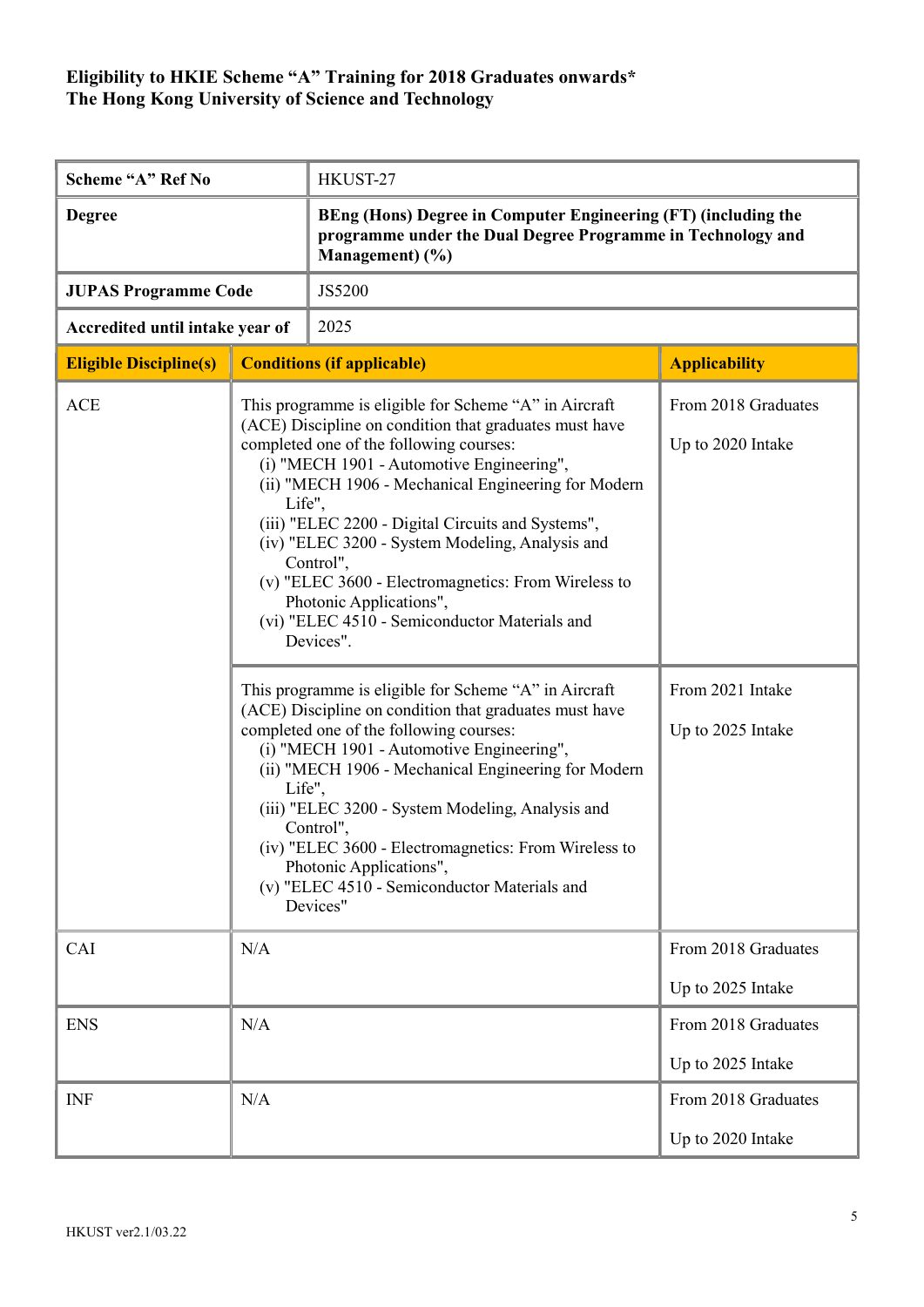| Scheme "A" Ref No               |  | HKUST-27                                                                                                                                                                                                                                                                                                                                                                                                                                                                                                                                                                                                                                                                                                                                                                                                                                                                                                                                                                                                                                                                                                                         |                                       |
|---------------------------------|--|----------------------------------------------------------------------------------------------------------------------------------------------------------------------------------------------------------------------------------------------------------------------------------------------------------------------------------------------------------------------------------------------------------------------------------------------------------------------------------------------------------------------------------------------------------------------------------------------------------------------------------------------------------------------------------------------------------------------------------------------------------------------------------------------------------------------------------------------------------------------------------------------------------------------------------------------------------------------------------------------------------------------------------------------------------------------------------------------------------------------------------|---------------------------------------|
| <b>Degree</b>                   |  | BEng (Hons) Degree in Computer Engineering (FT) (including the<br>programme under the Dual Degree Programme in Technology and<br>Management) (%)                                                                                                                                                                                                                                                                                                                                                                                                                                                                                                                                                                                                                                                                                                                                                                                                                                                                                                                                                                                 |                                       |
| <b>JUPAS Programme Code</b>     |  | JS5200                                                                                                                                                                                                                                                                                                                                                                                                                                                                                                                                                                                                                                                                                                                                                                                                                                                                                                                                                                                                                                                                                                                           |                                       |
| Accredited until intake year of |  | 2025                                                                                                                                                                                                                                                                                                                                                                                                                                                                                                                                                                                                                                                                                                                                                                                                                                                                                                                                                                                                                                                                                                                             |                                       |
| <b>Eligible Discipline(s)</b>   |  | <b>Conditions (if applicable)</b>                                                                                                                                                                                                                                                                                                                                                                                                                                                                                                                                                                                                                                                                                                                                                                                                                                                                                                                                                                                                                                                                                                | <b>Applicability</b>                  |
| <b>INF</b><br>(cont'd)          |  | This programme is eligible for Scheme "A" in Information<br>(INF) Discipline on condition that the graduates must have<br>completed the following categories:<br>Category 1: i) "COMP 4211 - Machine Learning", or<br>ii) "COMP 4331 - Data Mining", or<br>iii) "COMP 4332 - Big Data Mining and<br>Management".<br>Category 2: i) "COMP 3111 - Software Engineering", or<br>ii) "COMP 4111 - Software Engineering<br>Practices".<br>Category 3: i) "COMP 4621 - Computer Communication<br>Networks I", or<br>ii) "COMP 4631 - Computer and<br>Communication Security", or<br>iii) "COMP 4632 - Practicing Cybersecurity:<br>Attacks and Counter-measures", or<br>iv) "ELEC 3120 - Computer Communication<br>Networks".<br>Category 4: i) "COMP 3311 - Database Management<br>Systems", or<br>ii) "COMP 4311 - Principles of Database<br>Design", or<br>iii) "COMP 4631 - Computer and<br>Communication Security", or<br>iv) "COMP 4632 - Practicing Cybersecurity:<br>Attacks and Counter-measures".<br>Category 5: i) "ELEC 3100 - Signal Processing and<br>Communications", or<br>ii) "ELEC 4130 - Digital Image Processing". | From 2021 Intake<br>Up to 2025 Intake |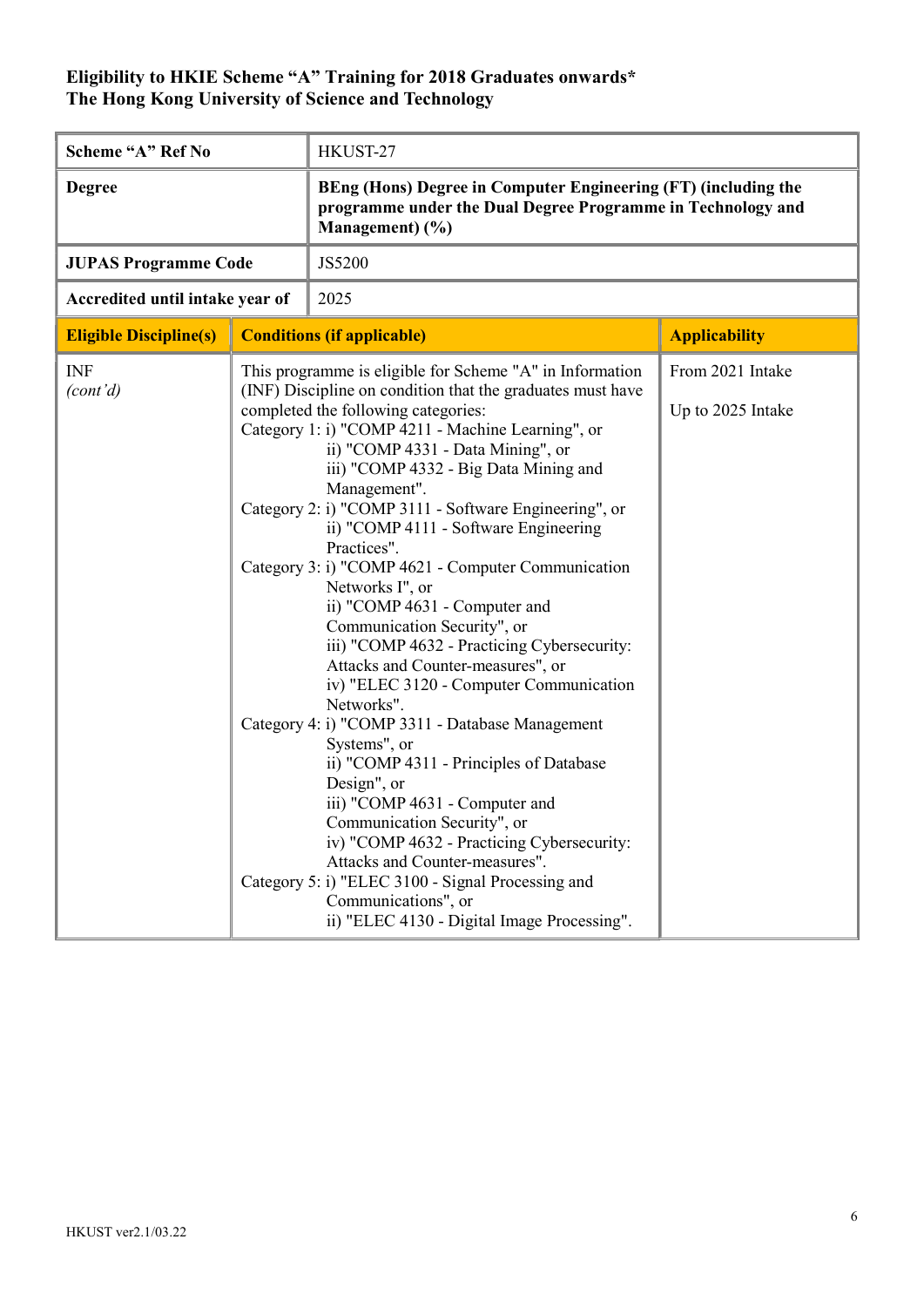| Scheme "A" Ref No               |     | HKUST-28                                                                                                                                              |                      |
|---------------------------------|-----|-------------------------------------------------------------------------------------------------------------------------------------------------------|----------------------|
| <b>Degree</b>                   |     | BEng (Hons) Degree in Electronic Engineering (FT) (including the<br>programme under the Dual Degree Programme in Technology and<br>Management $)$ (%) |                      |
| <b>JUPAS Programme Code</b>     |     | JS5200                                                                                                                                                |                      |
| Accredited until intake year of |     | 2025                                                                                                                                                  |                      |
| <b>Eligible Discipline(s)</b>   |     | <b>Conditions (if applicable)</b>                                                                                                                     | <b>Applicability</b> |
| <b>ACE</b>                      | N/A |                                                                                                                                                       | From 2018 Graduates  |
|                                 |     |                                                                                                                                                       | Up to 2025 Intake    |
| CAI                             | N/A |                                                                                                                                                       | From 2018 Graduates  |
|                                 |     |                                                                                                                                                       | Up to 2025 Intake    |
| <b>ENS</b>                      | N/A |                                                                                                                                                       | From 2018 Graduates  |
|                                 |     |                                                                                                                                                       | Up to 2025 Intake    |

| Scheme "A" Ref No               |                                   | HKUST-29                                                                                                                                                                                                                                                                                                                                            |                                          |
|---------------------------------|-----------------------------------|-----------------------------------------------------------------------------------------------------------------------------------------------------------------------------------------------------------------------------------------------------------------------------------------------------------------------------------------------------|------------------------------------------|
| <b>Degree</b>                   |                                   | BEng (Hons) Degree in Industrial Engineering and Engineering<br>Management (FT) (including the programme under the Dual Degree<br>Programme in Technology and Management) (%)                                                                                                                                                                       |                                          |
| <b>JUPAS Programme Code</b>     |                                   | JS5200                                                                                                                                                                                                                                                                                                                                              |                                          |
| Accredited until intake year of |                                   | 2025(78)                                                                                                                                                                                                                                                                                                                                            |                                          |
| <b>Eligible Discipline(s)</b>   | <b>Conditions (if applicable)</b> |                                                                                                                                                                                                                                                                                                                                                     | <b>Applicability</b>                     |
| <b>LTE</b>                      |                                   | This programme is eligible for Scheme "A" in Logistics $\&$<br>Transportation (LTE) Discipline on condition that the<br>graduates must have completed "IELM 2410 - Logistics<br>and Freight Transportation Operations" and "IELM 3410 -<br>Routing and Fleet Management".                                                                           | From 2018 Graduates<br>Up to 2020 Intake |
|                                 | courses:                          | This programme is eligible for Scheme "A" in Logistics $\&$<br>Transportation (LTE) Discipline on condition that the<br>graduates must have completed two of the following<br>(i) "IEDA 2410 - Logistics and Freight Transportation<br>Operations"<br>(ii) "IEDA 3410 - Routing and Fleet Management"<br>(iii) "IEDA 3901 - Transportation Systems" | From 2021 Intake<br>Up to 2025 Intake    |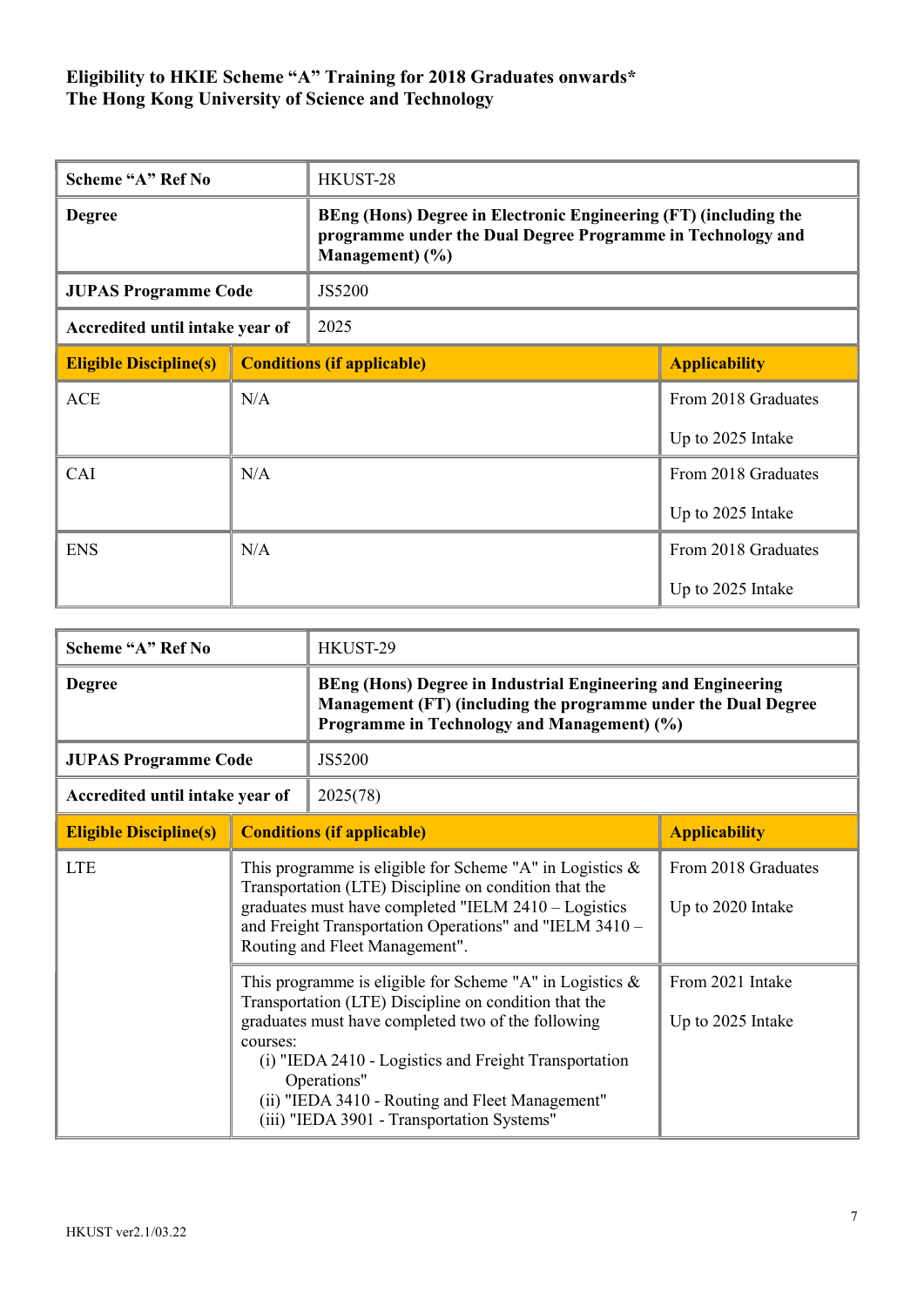| Scheme "A" Ref No               |     | HKUST-29                                                                                                                                                                             |                      |
|---------------------------------|-----|--------------------------------------------------------------------------------------------------------------------------------------------------------------------------------------|----------------------|
| <b>Degree</b>                   |     | <b>BEng (Hons) Degree in Industrial Engineering and Engineering</b><br>Management (FT) (including the programme under the Dual Degree<br>Programme in Technology and Management) (%) |                      |
| <b>JUPAS Programme Code</b>     |     | JS5200                                                                                                                                                                               |                      |
| Accredited until intake year of |     | 2025(78)                                                                                                                                                                             |                      |
| <b>Eligible Discipline(s)</b>   |     | <b>Conditions (if applicable)</b>                                                                                                                                                    | <b>Applicability</b> |
| <b>MIS</b>                      | N/A |                                                                                                                                                                                      | From 2018 Graduates  |
|                                 |     |                                                                                                                                                                                      | Up to 2025 Intake    |

| Scheme "A" Ref No               |     | HKUST-30                                                                                                                                                                |                      |
|---------------------------------|-----|-------------------------------------------------------------------------------------------------------------------------------------------------------------------------|----------------------|
| <b>Degree</b>                   |     | BEng (Hons) Degree in Logistics Management and Engineering (FT)<br>(including the programme under the Dual Degree Programme in<br><b>Technology and Management) (%)</b> |                      |
| <b>JUPAS Programme Code</b>     |     | JS5200                                                                                                                                                                  |                      |
| Accredited until intake year of |     | 2020(33)                                                                                                                                                                |                      |
| <b>Eligible Discipline(s)</b>   |     | <b>Conditions (if applicable)</b>                                                                                                                                       | <b>Applicability</b> |
| <b>LTE</b>                      | N/A |                                                                                                                                                                         | From 2018 Graduates  |
|                                 |     |                                                                                                                                                                         | Up to 2020 Intake    |
| <b>MIS</b>                      | N/A |                                                                                                                                                                         | From 2018 Graduates  |
|                                 |     |                                                                                                                                                                         | Up to 2020 Intake    |

| Scheme "A" Ref No               |                                   | HKUST-31                                                                                                                                              |                      |
|---------------------------------|-----------------------------------|-------------------------------------------------------------------------------------------------------------------------------------------------------|----------------------|
| <b>Degree</b>                   |                                   | BEng (Hons) Degree in Mechanical Engineering (FT) (including the<br>programme under the Dual Degree Programme in Technology and<br>Management $)$ (%) |                      |
| <b>JUPAS Programme Code</b>     |                                   | JS5200                                                                                                                                                |                      |
| Accredited until intake year of |                                   | 2025                                                                                                                                                  |                      |
| <b>Eligible Discipline(s)</b>   | <b>Conditions (if applicable)</b> |                                                                                                                                                       | <b>Applicability</b> |
| <b>ACE</b>                      | N/A                               |                                                                                                                                                       | From 2018 Graduates  |
|                                 |                                   |                                                                                                                                                       | Up to 2025 Intake    |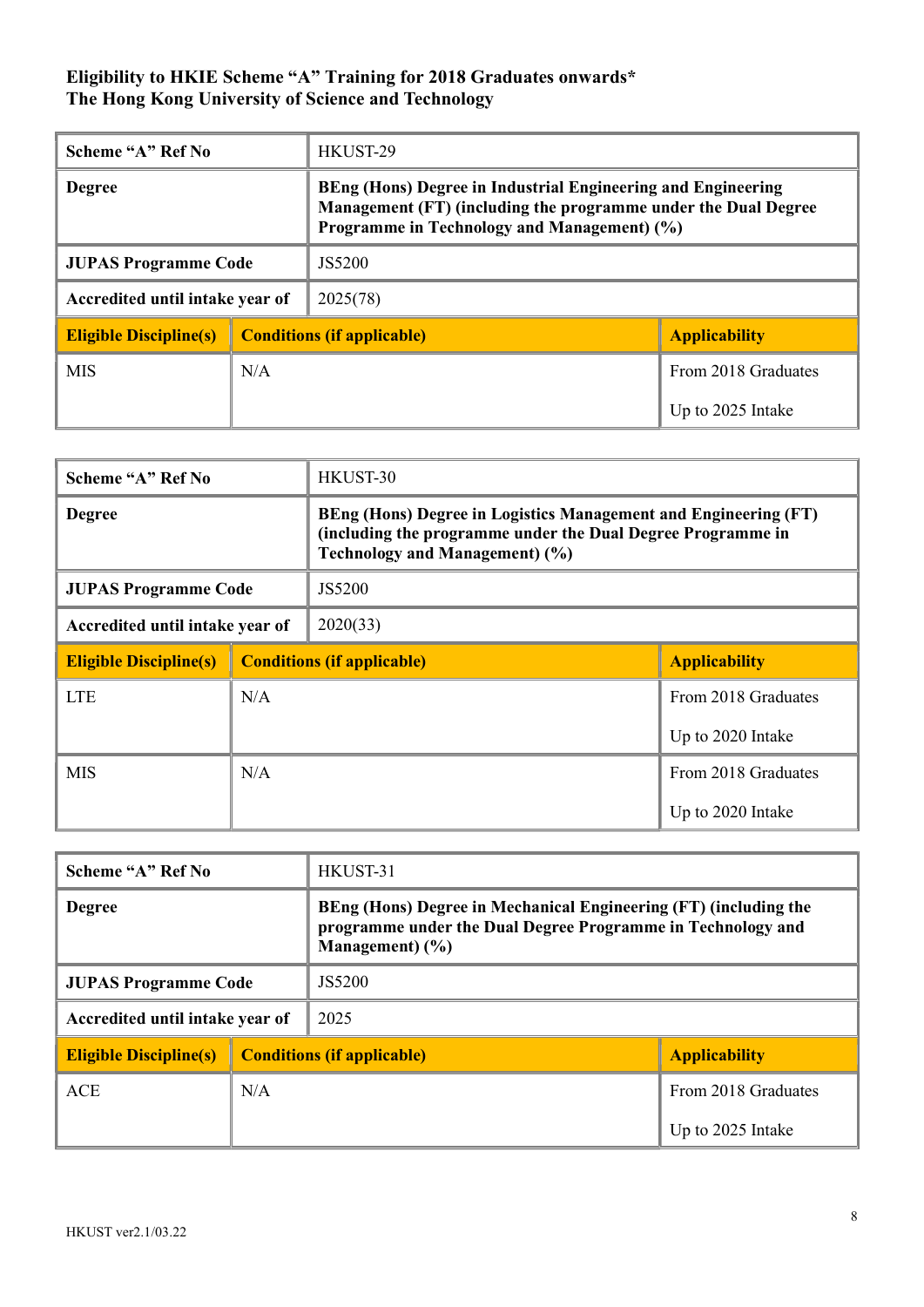| Scheme "A" Ref No               |                                                                                                                                                                                                                                                                                                                                                                                                                                                                                             | HKUST-31                                                                                                                                           |                                          |
|---------------------------------|---------------------------------------------------------------------------------------------------------------------------------------------------------------------------------------------------------------------------------------------------------------------------------------------------------------------------------------------------------------------------------------------------------------------------------------------------------------------------------------------|----------------------------------------------------------------------------------------------------------------------------------------------------|------------------------------------------|
| <b>Degree</b>                   |                                                                                                                                                                                                                                                                                                                                                                                                                                                                                             | BEng (Hons) Degree in Mechanical Engineering (FT) (including the<br>programme under the Dual Degree Programme in Technology and<br>Management) (%) |                                          |
| <b>JUPAS Programme Code</b>     |                                                                                                                                                                                                                                                                                                                                                                                                                                                                                             | JS5200                                                                                                                                             |                                          |
| Accredited until intake year of |                                                                                                                                                                                                                                                                                                                                                                                                                                                                                             | 2025                                                                                                                                               |                                          |
| <b>Eligible Discipline(s)</b>   |                                                                                                                                                                                                                                                                                                                                                                                                                                                                                             | <b>Conditions (if applicable)</b>                                                                                                                  | <b>Applicability</b>                     |
| <b>BSS</b>                      | N/A<br>Remarks: please refer to the "Admission Requirements for<br>the Building Services Discipline" from Downloads -<br>Membership for the top-up requirements to be fulfilled<br>before applying to the class of Member in Building<br>Services Discipline.                                                                                                                                                                                                                               |                                                                                                                                                    | From 2018 Graduates<br>Up to 2020 Intake |
| <b>ENV</b>                      | This programme is eligible for Scheme "A" in<br>Environmental (ENV) Discipline on condition that<br>graduates must have completed:<br>1) "MECH 4350 - Indoor Air Quality in Buildings", and<br>2) One of the following courses as elective:<br>(i) "MECH 1902 - Energy Systems in a Sustainable<br>World",<br>(ii) "MECH 3901 - Green Building Technology",<br>(iii) "MECH 3902 - Solar Energy Technology", or<br>(iv) "MECH 4360 - Introduction to Intelligent<br><b>Building Systems"</b> |                                                                                                                                                    | From 2018 Graduates<br>Up to 2020 Intake |
|                                 | This programme is eligible for Scheme "A" in<br>Environmental (ENV) Discipline on condition that the<br>graduates must take "Energy Option" and must have<br>completed the following:<br>1) "MECH 4350 - Indoor Air Quality in Buildings", and<br>2) One of the following elective courses:<br>(i) "MECH 1902 - Energy Systems in a Sustainable<br>World",<br>(ii) "MECH 3300 - Energy Conversion",<br>(iii)"MECH 4360 - Introduction to Intelligent<br>Building Systems".                  |                                                                                                                                                    | From 2021 Intake<br>Up to 2025 Intake    |
| <b>FRE</b>                      | N/A<br>Remarks: please refer to the "Admission Requirements for<br>the Fire Discipline" from Downloads - Membership for the<br>top-up requirements to be fulfilled before applying to the<br>class of Member in Fire Discipline.                                                                                                                                                                                                                                                            |                                                                                                                                                    | From 2018 Graduates<br>Up to 2020 Intake |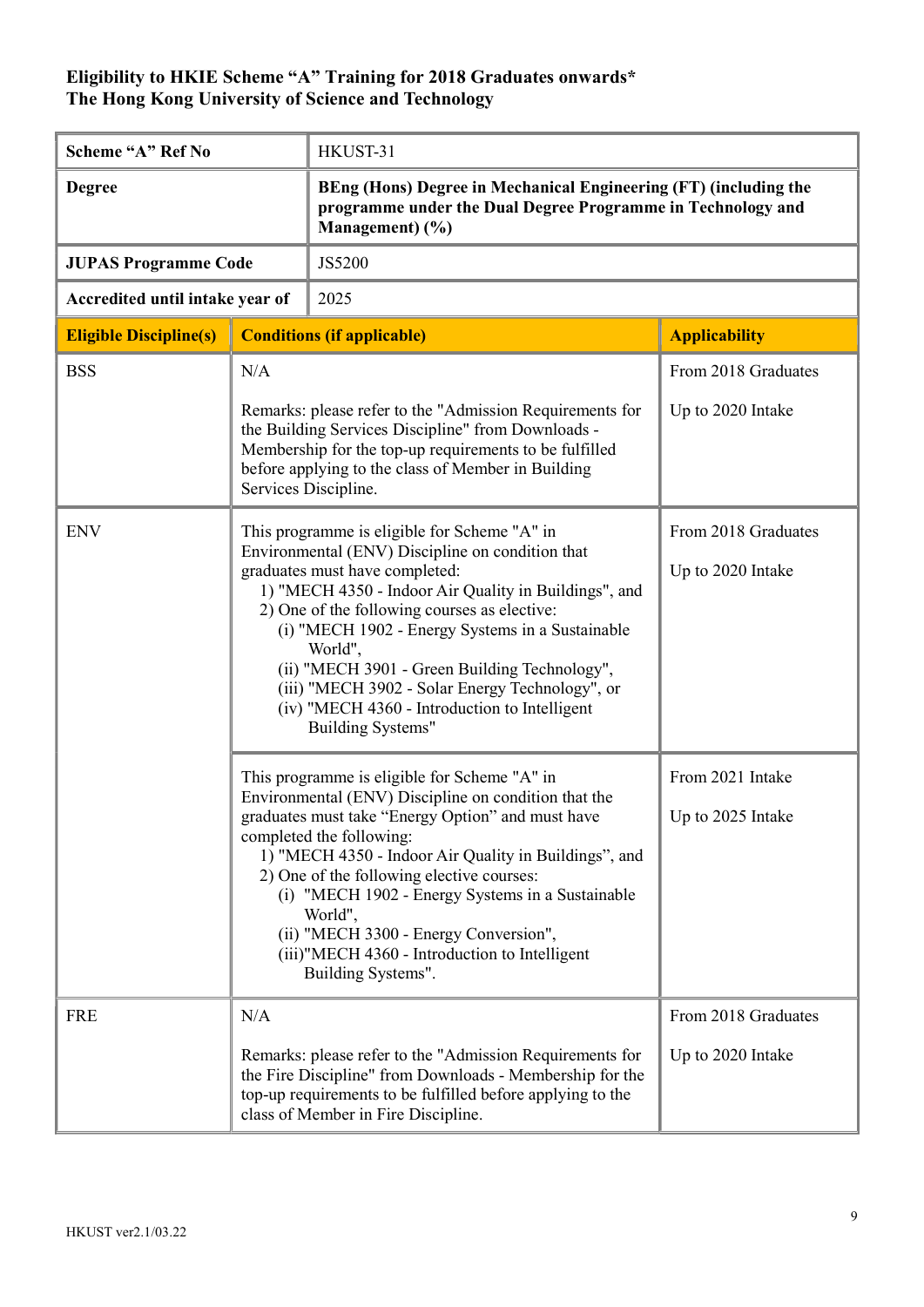| Scheme "A" Ref No               |                                                                                                                                                                                                                                                                                                                                                                                                                                                                                                                                                                                                                                                                                                                 | HKUST-31                                                                                                                                           |                                          |
|---------------------------------|-----------------------------------------------------------------------------------------------------------------------------------------------------------------------------------------------------------------------------------------------------------------------------------------------------------------------------------------------------------------------------------------------------------------------------------------------------------------------------------------------------------------------------------------------------------------------------------------------------------------------------------------------------------------------------------------------------------------|----------------------------------------------------------------------------------------------------------------------------------------------------|------------------------------------------|
| <b>Degree</b>                   |                                                                                                                                                                                                                                                                                                                                                                                                                                                                                                                                                                                                                                                                                                                 | BEng (Hons) Degree in Mechanical Engineering (FT) (including the<br>programme under the Dual Degree Programme in Technology and<br>Management) (%) |                                          |
| <b>JUPAS Programme Code</b>     |                                                                                                                                                                                                                                                                                                                                                                                                                                                                                                                                                                                                                                                                                                                 | JS5200                                                                                                                                             |                                          |
| Accredited until intake year of |                                                                                                                                                                                                                                                                                                                                                                                                                                                                                                                                                                                                                                                                                                                 | 2025                                                                                                                                               |                                          |
| <b>Eligible Discipline(s)</b>   |                                                                                                                                                                                                                                                                                                                                                                                                                                                                                                                                                                                                                                                                                                                 | <b>Conditions (if applicable)</b>                                                                                                                  | <b>Applicability</b>                     |
| <b>ENY</b>                      | N/A                                                                                                                                                                                                                                                                                                                                                                                                                                                                                                                                                                                                                                                                                                             |                                                                                                                                                    | From 2021 Intake                         |
|                                 |                                                                                                                                                                                                                                                                                                                                                                                                                                                                                                                                                                                                                                                                                                                 |                                                                                                                                                    | Up to 2025 Intake                        |
| <b>GAS</b>                      | N/A                                                                                                                                                                                                                                                                                                                                                                                                                                                                                                                                                                                                                                                                                                             |                                                                                                                                                    | From 2018 Graduates                      |
|                                 |                                                                                                                                                                                                                                                                                                                                                                                                                                                                                                                                                                                                                                                                                                                 |                                                                                                                                                    | Up to 2025 Intake                        |
| <b>MCL</b>                      | N/A                                                                                                                                                                                                                                                                                                                                                                                                                                                                                                                                                                                                                                                                                                             |                                                                                                                                                    | From 2018 Graduates                      |
|                                 |                                                                                                                                                                                                                                                                                                                                                                                                                                                                                                                                                                                                                                                                                                                 |                                                                                                                                                    | Up to 2025 Intake                        |
| <b>MNA</b>                      | Graduates of this programme would be eligible to join<br>Marine & Naval Architecture (MNA) Scheme "A" Training<br>on conditions that the candidate should (1) have sea time<br>and $\prime$ or shipyard experience; (2) have completed Individual<br>Projects* with a marine engineering design theme or naval<br>architecture element; and (3) top-up the relevant minimum<br>core subject areas of the MNA discipline (including Marine<br>Engineering, Electronic Engineering and Naval<br>Architecture).<br>* Project details such as the topic and abstract should be<br>submitted with the trainee registration (Form TD2). Each<br>case shall be referred to the Panel for final review and<br>decision. |                                                                                                                                                    | From 2018 Graduates<br>Up to 2020 Intake |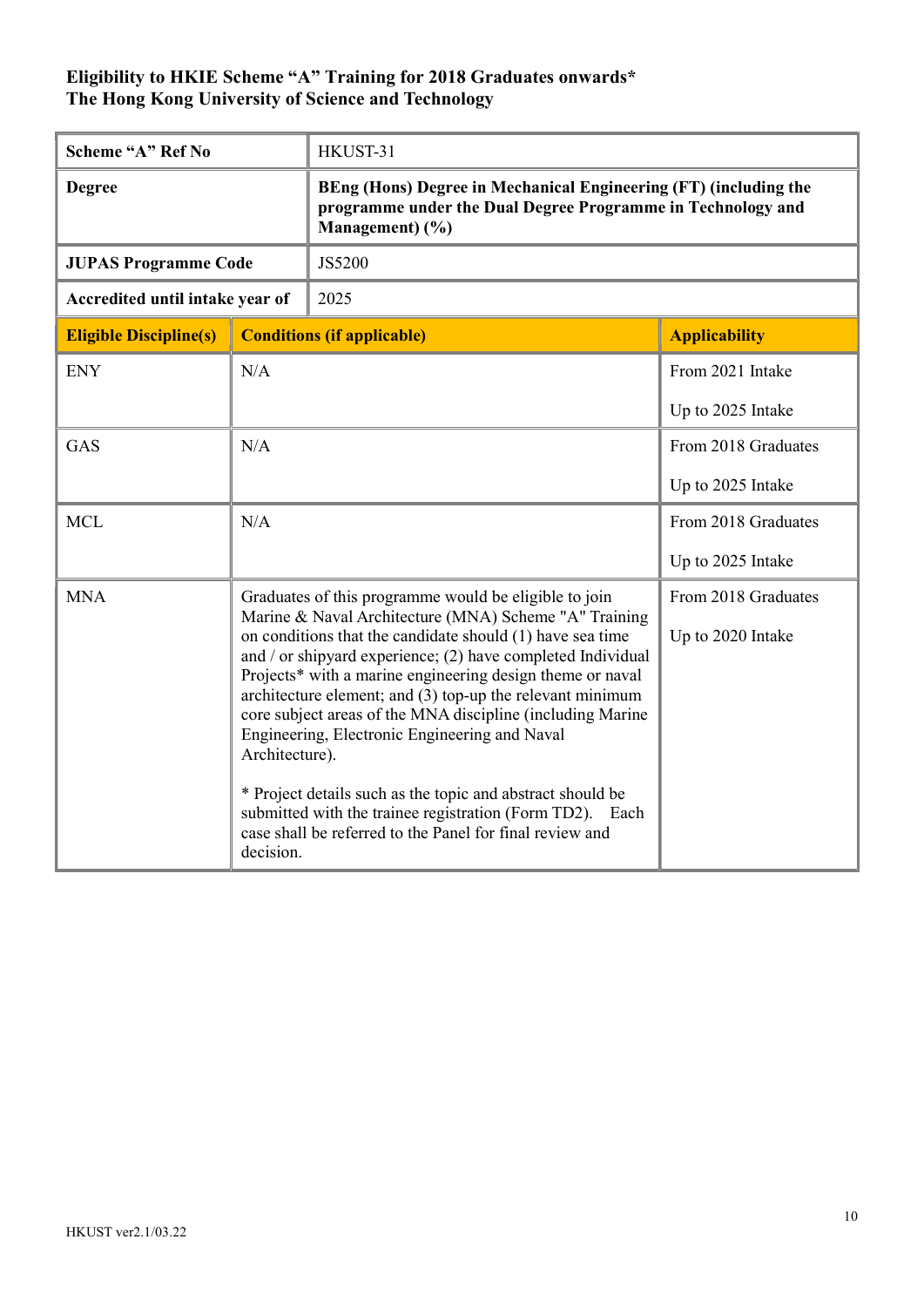| Scheme "A" Ref No               |           | HKUST-31                                                                                                                                                                                                                                                                                                                                                                                                                                                                                                                                                                                                                                                                                                                                                                                                                                                                                                                                                                                                                                                                                                                                                                                                                                                                                                                                                                                                                                                                                                                                          |                                       |
|---------------------------------|-----------|---------------------------------------------------------------------------------------------------------------------------------------------------------------------------------------------------------------------------------------------------------------------------------------------------------------------------------------------------------------------------------------------------------------------------------------------------------------------------------------------------------------------------------------------------------------------------------------------------------------------------------------------------------------------------------------------------------------------------------------------------------------------------------------------------------------------------------------------------------------------------------------------------------------------------------------------------------------------------------------------------------------------------------------------------------------------------------------------------------------------------------------------------------------------------------------------------------------------------------------------------------------------------------------------------------------------------------------------------------------------------------------------------------------------------------------------------------------------------------------------------------------------------------------------------|---------------------------------------|
| <b>Degree</b>                   |           | BEng (Hons) Degree in Mechanical Engineering (FT) (including the<br>programme under the Dual Degree Programme in Technology and<br>Management) (%)                                                                                                                                                                                                                                                                                                                                                                                                                                                                                                                                                                                                                                                                                                                                                                                                                                                                                                                                                                                                                                                                                                                                                                                                                                                                                                                                                                                                |                                       |
| <b>JUPAS Programme Code</b>     |           | JS5200                                                                                                                                                                                                                                                                                                                                                                                                                                                                                                                                                                                                                                                                                                                                                                                                                                                                                                                                                                                                                                                                                                                                                                                                                                                                                                                                                                                                                                                                                                                                            |                                       |
| Accredited until intake year of |           | 2025                                                                                                                                                                                                                                                                                                                                                                                                                                                                                                                                                                                                                                                                                                                                                                                                                                                                                                                                                                                                                                                                                                                                                                                                                                                                                                                                                                                                                                                                                                                                              |                                       |
| <b>Eligible Discipline(s)</b>   |           | <b>Conditions (if applicable)</b>                                                                                                                                                                                                                                                                                                                                                                                                                                                                                                                                                                                                                                                                                                                                                                                                                                                                                                                                                                                                                                                                                                                                                                                                                                                                                                                                                                                                                                                                                                                 | <b>Applicability</b>                  |
| <b>MNA</b><br>(cont'd)          | decision. | Graduates of this programme would be eligible for Scheme<br>"A" in Marine & Naval Architecture (MNA) Discipline on<br>condition that the graduates should:<br>(1) have sea time and $/$ or shipyard experience;<br>(2) complete Individual Projects* with a marine<br>engineering design theme or naval architecture<br>element;<br>$(3)$ top-up the relevant minimum core subject areas /<br>topics of the MNA discipline (including: (a) Marine<br>Engineering, Materials Technology / Material<br>Engineering, Strength of Material, Robotics and<br>Artificial Intelligence of Electrical and Electronic<br>Engineering, and Naval Architecture for Marine<br>Engineering; or (b) Materials Technology / Material<br>Engineering, Ship Design / Shipbuilding<br>Technology, Ship Theory / Principles of Naval<br>Architecture, Hydrodynamics, Ship Powering and<br>Ship Propulsion, and Robotics and Artificial<br>Intelligence of Electrical and Electronic Engineering<br>for Naval Architecture); and<br>(4) have completed the elective courses as listed below:<br>4.1 for Marine Engineering -<br>"MECH 1902 - Energy System in a<br>Sustainable World";<br>"MECH 3300 - Energy Conversion";<br>"MECH 4750 - Mechanical Vibration"; or<br>4.2 for Naval Architecture -<br>"MECH 3300 - Energy Conversion";<br>"MECH 4750 - Mechanical Vibration".<br>* Project details such as the topic and abstract should be<br>submitted with the trainee registration (Form TD2). Each<br>case shall be referred to the Panel for final review and | From 2021 Intake<br>Up to 2025 Intake |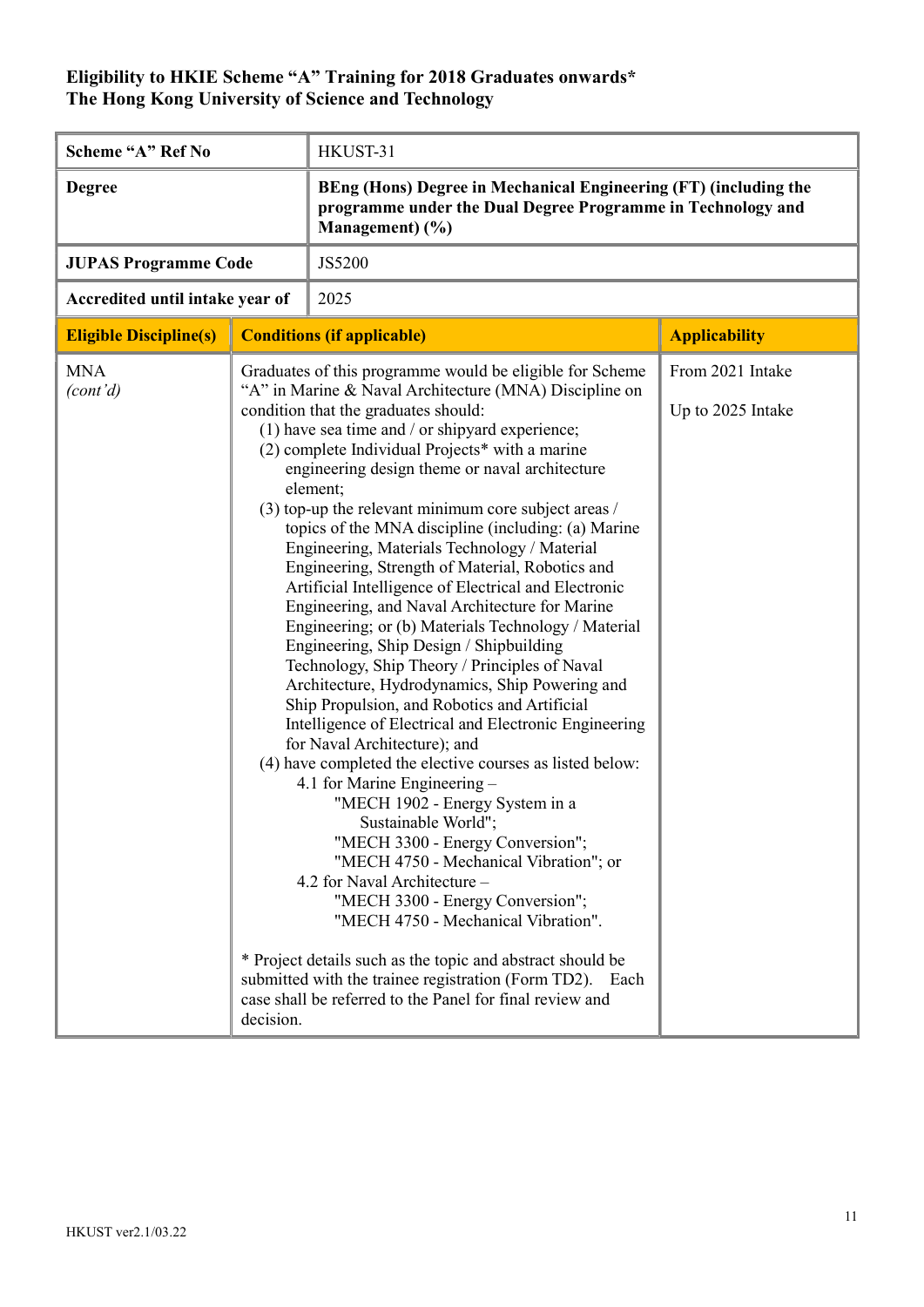| Scheme "A" Ref No               |                                                                                                                                                                                                                                                                                                                                                                                                                                                                                                                                                                                                                          | HKUST-32                                                                                                                                              |                                          |  |
|---------------------------------|--------------------------------------------------------------------------------------------------------------------------------------------------------------------------------------------------------------------------------------------------------------------------------------------------------------------------------------------------------------------------------------------------------------------------------------------------------------------------------------------------------------------------------------------------------------------------------------------------------------------------|-------------------------------------------------------------------------------------------------------------------------------------------------------|------------------------------------------|--|
| <b>Degree</b>                   |                                                                                                                                                                                                                                                                                                                                                                                                                                                                                                                                                                                                                          | BEng (Hons) Degree in Aerospace Engineering (FT) (including the<br>programme under the Dual Degree Programme in Technology and<br><b>Management</b> ) |                                          |  |
| <b>JUPAS Programme Code</b>     |                                                                                                                                                                                                                                                                                                                                                                                                                                                                                                                                                                                                                          | JS5200                                                                                                                                                |                                          |  |
| Accredited until intake year of |                                                                                                                                                                                                                                                                                                                                                                                                                                                                                                                                                                                                                          | 2025                                                                                                                                                  |                                          |  |
| <b>Eligible Discipline(s)</b>   |                                                                                                                                                                                                                                                                                                                                                                                                                                                                                                                                                                                                                          | <b>Conditions (if applicable)</b>                                                                                                                     | <b>Applicability</b>                     |  |
| <b>ACE</b>                      | N/A                                                                                                                                                                                                                                                                                                                                                                                                                                                                                                                                                                                                                      |                                                                                                                                                       | From 2018 Graduates                      |  |
|                                 |                                                                                                                                                                                                                                                                                                                                                                                                                                                                                                                                                                                                                          |                                                                                                                                                       | Up to 2025 Intake                        |  |
| <b>MCL</b>                      | N/A                                                                                                                                                                                                                                                                                                                                                                                                                                                                                                                                                                                                                      |                                                                                                                                                       | From 2018 Graduates                      |  |
|                                 | Remarks: graduates of this programme who wish to pursue<br>MHKIE in MCL Discipline are required to top-up*<br>relevant subject in the subject area of Design &<br>Manufacturing. Responsible experience towards<br>Corporate Membership in MCL Discipline will only be<br>counted after the top-up requirement has been fulfilled.<br>* MCL notes for HKUST-32:<br>Graduates of this programme who have completed the<br>following course of this programme are considered to have<br>satisfied the top-up requirement in the subject area of<br>Design & Manufacturing:<br>$(i)$ "MECH 2520 – Design and Manufacturing" |                                                                                                                                                       | Up to 2020 Graduates                     |  |
|                                 | This programme is eligible for Scheme "A" in MCL<br>Discipline on condition that the graduates are required to<br>complete the elective course "MECH 2520 - Design and<br>Manufacturing I" to satisfy the subject area of Design and<br>Manufacturing.                                                                                                                                                                                                                                                                                                                                                                   |                                                                                                                                                       | From 2021 Graduates<br>Up to 2025 Intake |  |

| Scheme "A" Ref No               |        | HKUST-33                                                                                                                            |                                                   |
|---------------------------------|--------|-------------------------------------------------------------------------------------------------------------------------------------|---------------------------------------------------|
| <b>Degree</b>                   |        | BEng (Hons) Degree in Bioengineering (FT) (including the programme<br>under the Dual Degree Programme in Technology and Management) |                                                   |
| <b>JUPAS Programme Code</b>     | JS5200 |                                                                                                                                     |                                                   |
| Accredited until intake year of |        | Provisional                                                                                                                         |                                                   |
| <b>Eligible Discipline(s)</b>   |        | <b>Conditions (if applicable)</b>                                                                                                   | <b>Applicability</b>                              |
| <b>BME</b>                      | N/A    |                                                                                                                                     | <b>First Cohort of Graduates</b><br>$(2021)$ only |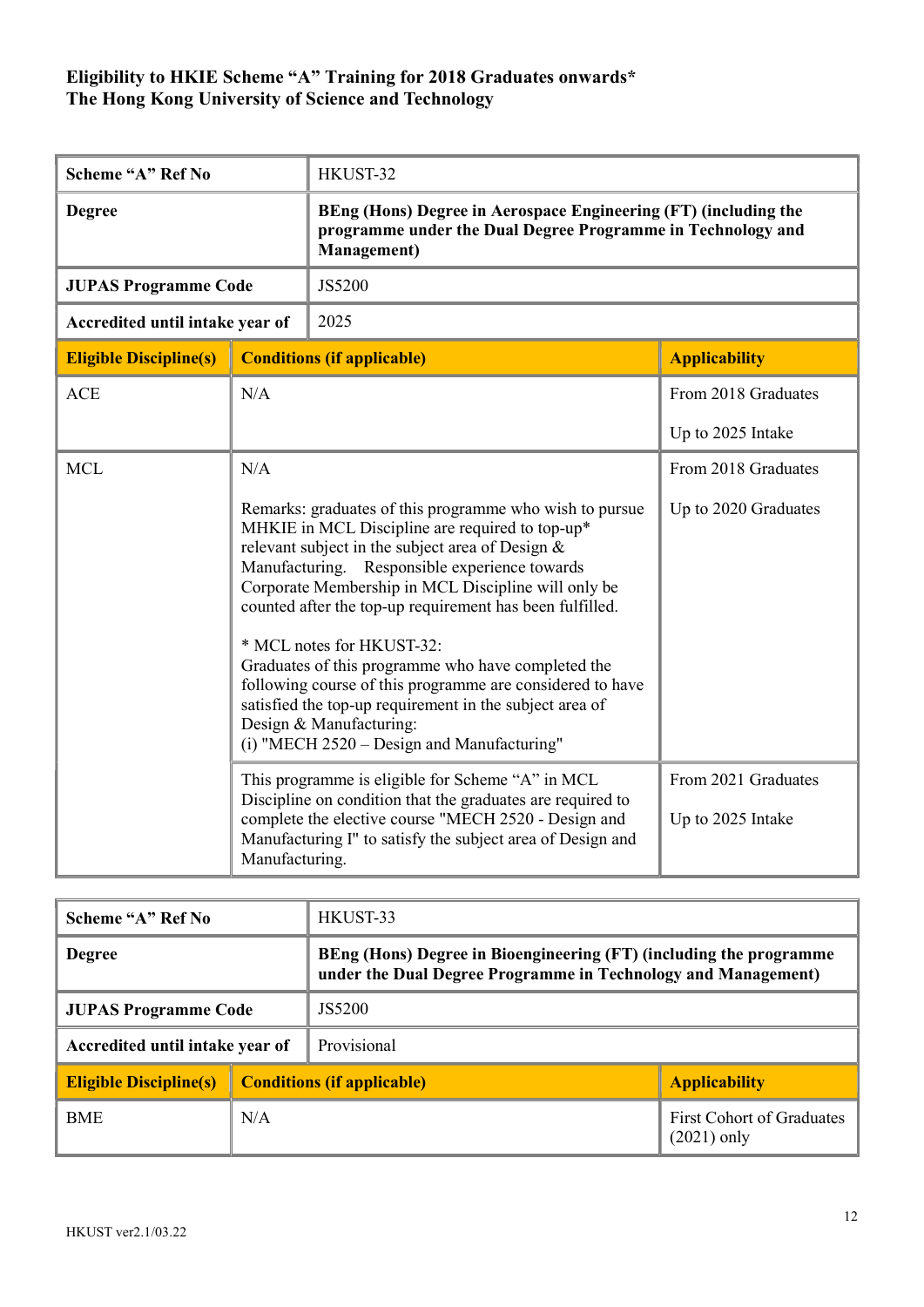| Scheme "A" Ref No               |                                   | HKUST-33                                                                                                                            |                                            |
|---------------------------------|-----------------------------------|-------------------------------------------------------------------------------------------------------------------------------------|--------------------------------------------|
| <b>Degree</b>                   |                                   | BEng (Hons) Degree in Bioengineering (FT) (including the programme<br>under the Dual Degree Programme in Technology and Management) |                                            |
| <b>JUPAS Programme Code</b>     |                                   | JS5200                                                                                                                              |                                            |
| Accredited until intake year of |                                   | Provisional                                                                                                                         |                                            |
| <b>Eligible Discipline(s)</b>   | <b>Conditions (if applicable)</b> |                                                                                                                                     | <b>Applicability</b>                       |
| CML                             | N/A                               |                                                                                                                                     | First Cohort of Graduates<br>$(2021)$ only |

| Scheme "A" Ref No               |     | HKUST-34                                                         |                                                   |
|---------------------------------|-----|------------------------------------------------------------------|---------------------------------------------------|
| <b>Degree</b>                   |     | <b>BEng (Hons) Degree in Sustainable Energy Engineering (FT)</b> |                                                   |
| <b>JUPAS Programme Code</b>     |     | JS5200                                                           |                                                   |
| Accredited until intake year of |     | Provisional                                                      |                                                   |
| <b>Eligible Discipline(s)</b>   |     | <b>Conditions (if applicable)</b>                                | <b>Applicability</b>                              |
| <b>ENV</b>                      | N/A |                                                                  | <b>First Cohort of Graduates</b><br>$(2021)$ only |
| <b>ENY</b><br>N/A               |     |                                                                  | <b>First Cohort of Graduates</b><br>$(2021)$ only |

| Scheme "A" Ref No                     |     | HKUST-35                                                                                                                                           |                                                   |
|---------------------------------------|-----|----------------------------------------------------------------------------------------------------------------------------------------------------|---------------------------------------------------|
| <b>Degree</b>                         |     | BEng (Hons) Degree in Decision Analytics (FT) (including the<br>programme under the Dual Degree Programme in Technology and<br><b>Management</b> ) |                                                   |
| JS5200<br><b>JUPAS Programme Code</b> |     |                                                                                                                                                    |                                                   |
| Accredited until intake year of       |     | Provisional                                                                                                                                        |                                                   |
| <b>Eligible Discipline(s)</b>         |     | <b>Conditions (if applicable)</b>                                                                                                                  | <b>Applicability</b>                              |
| <b>MIS</b>                            | N/A |                                                                                                                                                    | <b>First Cohort of Graduates</b><br>$(2021)$ only |